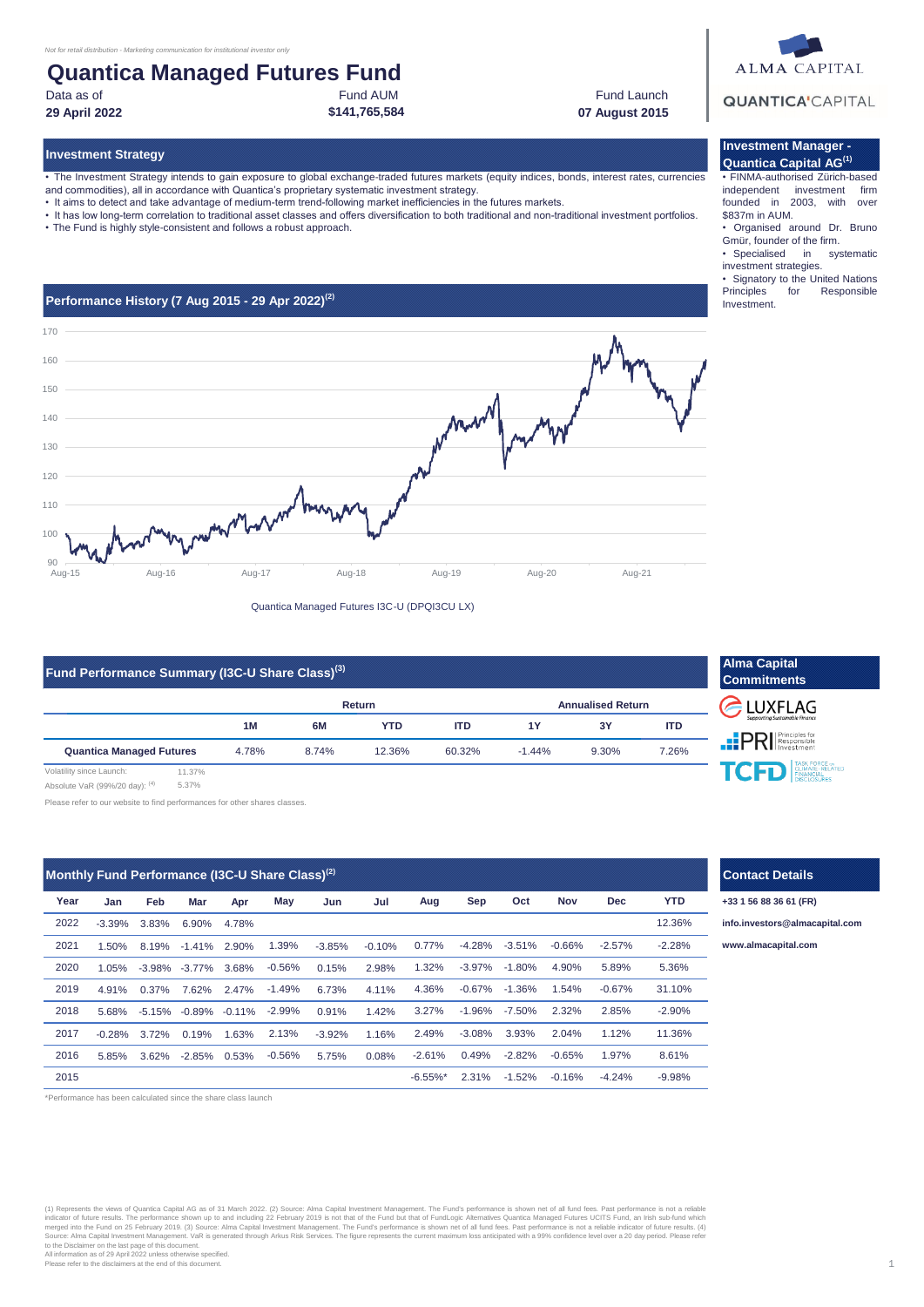### **Quantica Managed Futures Fund** Fund AUM Data as of

**\$141,765,584 29 April 2022**

Fund Launch **07 August 2015**



**Fund Characteristics**



■ Bond Futures ■ Commodity Futures ■ FX Futures ■ Equity Futures ■ Interest Rate Futures

|  | <b>Asset Class Exposure (% NAV)</b> |  |
|--|-------------------------------------|--|
|  |                                     |  |

| <b>Asset Class</b>         | <b>Long Exposure</b> | <b>Short Exposure</b> |
|----------------------------|----------------------|-----------------------|
| <b>Commodity Future</b>    | 39.47                |                       |
| Interest Rate Future       | -                    | $-909.01$             |
| <b>Bond Future</b>         | ۰                    | $-110.61$             |
| <b>FX Futures</b>          | 17.33                | $-34.01$              |
| <b>Equity Index Future</b> | 1.19                 | $-31.95$              |
| Total                      | 57.98                | $-1.085.58$           |

| <b>Cash Management</b> |       |
|------------------------|-------|
|                        | % NAV |
| Sovereign Bond         | 49.50 |
| <b>Total</b>           | 49.50 |

|                            | <b>Asset Class Exposure (USD)</b> |                       |
|----------------------------|-----------------------------------|-----------------------|
|                            |                                   |                       |
| <b>Asset Class</b>         | <b>Long Exposure</b>              | <b>Short Exposure</b> |
| <b>Commodity Future</b>    | 55.949.559.70                     |                       |
| Interest Rate Future       |                                   | $-1.288.665.240$      |
| <b>Bond Future</b>         |                                   | $-156.811.365$        |
| <b>FX Futures</b>          | 24,562,934.81                     | $-48.207.409$         |
| <b>Equity Index Future</b> | 1.689.060.34                      | -45.294.417           |
| Total                      | 82.201.555                        | $-1.538.978.431$      |

## **Key Facts**

| umak wundumananan                         |                                                                                                    |                   |                   |                |                |  |  |  |  |
|-------------------------------------------|----------------------------------------------------------------------------------------------------|-------------------|-------------------|----------------|----------------|--|--|--|--|
| <b>Issuer / Manager</b>                   | Quantica UCITS Funds SICAV / Alma Capital Investment Management                                    |                   |                   |                |                |  |  |  |  |
| <b>Fund Type</b>                          | Luxembourg UCITS SICAV                                                                             |                   |                   |                |                |  |  |  |  |
| <b>Share Classes</b>                      | $IC-U$                                                                                             | $I1C-E$           | $IC-G$            | $IC-C$         | $IGC-U^{(6)}$  |  |  |  |  |
| <b>WKN</b>                                | A2N4H9                                                                                             | A2N4H8            | A2N4H6            | A2N4H7         | A2N4JC         |  |  |  |  |
| <b>ISIN-Code</b>                          | LU1869435112                                                                                       | LU1869435039      | LU1869434818      | LU1869434909   | LU1869435468   |  |  |  |  |
| <b>BBG Ticker</b>                         | <b>DQMIICU LX</b>                                                                                  | <b>DPQI1CE LX</b> | <b>DPQI1CG LX</b> | DPQI1CC LX     | DPQI3CU LX     |  |  |  |  |
| Currency                                  | <b>USD</b>                                                                                         | <b>EUR</b>        | <b>GBP</b>        | CHF            | <b>USD</b>     |  |  |  |  |
| Management Fee p.a. $^{(7)}$              | 0.95%                                                                                              | 0.95%             | 0.95%             | 0.95%          | 0.70%          |  |  |  |  |
| Tax d'abonnement p.a.                     | 0.01%                                                                                              | 0.01%             | 0.01%             | 0.01%          | 0.01%          |  |  |  |  |
| Performance Fee <sup>(8)</sup>            | 20.00%                                                                                             | 20.00%            | 20.00%            | 20.00%         | 10.00%         |  |  |  |  |
| <b>Initial Issue Price</b>                | € 100                                                                                              | \$100             | £ 100             | <b>CHF 100</b> | \$1,000        |  |  |  |  |
| <b>Launch Date</b>                        | 11 April 2019                                                                                      | 18 April 2019     | 26 April 2018     | 14 June 2017   | 07 August 2015 |  |  |  |  |
| <b>Subscription Cut-Off</b>               | 3:00 p.m. CET (T-1)                                                                                |                   |                   |                |                |  |  |  |  |
| <b>Valuation Day (T)</b>                  |                                                                                                    |                   | Daily             |                |                |  |  |  |  |
| <b>NAV Publication</b>                    | Daily, published on a T+2 basis                                                                    |                   |                   |                |                |  |  |  |  |
| <b>Subscription Settlement</b>            |                                                                                                    |                   | $T+4$             |                |                |  |  |  |  |
| <b>Redemption Settlement</b>              | T+3 for USD share classes, T+4 for non-USD share classes                                           |                   |                   |                |                |  |  |  |  |
| Depositary, Administrator, Transfer Agent | RBC Investor Services Bank S.A.                                                                    |                   |                   |                |                |  |  |  |  |
| Registered Countries <sup>(9)</sup>       | Austria, Finland, France, Germany, Ireland, Italy, Luxembourg, Netherlands, Spain, Switzerland, UK |                   |                   |                |                |  |  |  |  |
| <b>SRRI</b>                               | 5                                                                                                  |                   |                   |                |                |  |  |  |  |

(5) Source: Alma Capital Investment Management. The pite chart represents the allocation of margin capital an investor would face if they were to physically repident of management. The pitar charge in the NAVs cumulative o